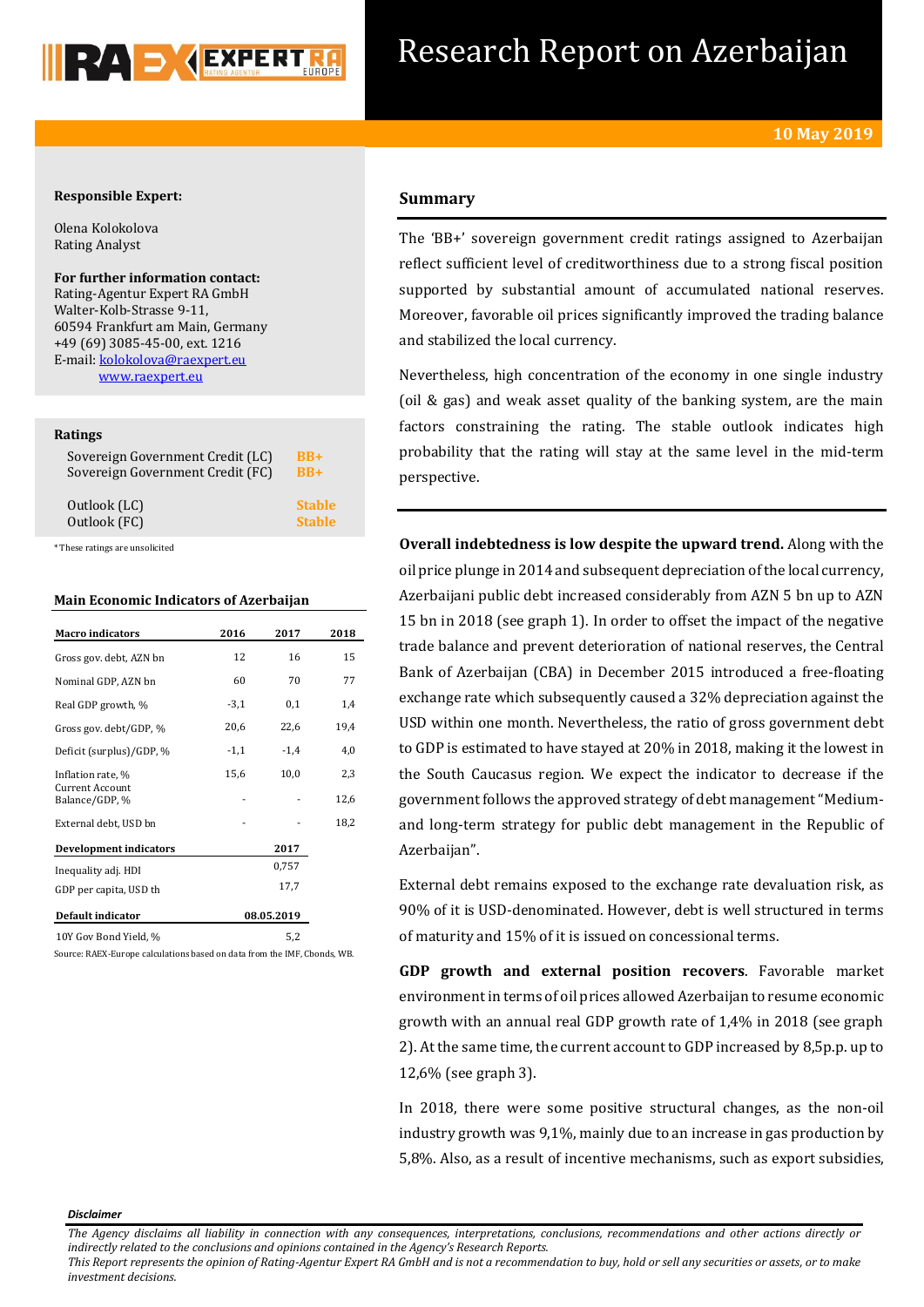# **PAD AEXPERT**

**Graph 1:** Government debt dynamics, %



**Graph 2:** Macroeconomic indicators, %



Source: RAEX-Europe calculations based on data from the IMF

### **Graph 3:** External sector indicators, % of GDP



Source: RAEX-Europe calculations based on data from the IMF, WB

preferential lending, land provisions and organization of agroparks, the agricultural production posted an increase of 4,6%.

Another achievement was the successful launch of several large projects such as, TANAP (Trans-Anatolian Gas Pipeline) and Baku International Sea Trade Port Complex.

Foreign Direct Investment (FDI) stock is estimated to have been around 3% of GDP in 2018 (1,7p.p. less than the indicator from 2017), and is highly concentrated in the oil industry (more than 80% of total FDI).

According to the "Doing Business 2019" report prepared by the World Bank, Azerbaijan moved up by 32 places and is currently ranked 25<sup>th</sup> out of 190 countries, having the highest scores on protecting minority investors and ease to start a business.

**Fiscal policy inclined towards being expansionary, while revenues remain concentrated.** Thanks to the favorable oil prices in the market, the fiscal position significantly recovered in 2018. Despite increasing government expenditure by 29%, the budget balance presented a surplus of 4% of GDP as compared to a deficit of 1,4% of GDP one year before. However, budget revenues remained highly dependent on the oil sector. The share of the oil industry in the state budget accounted for 60,2% of total revenues in 2018, where 49% were direct transfers from the State Oil Fund of the Republic of Azerbaijan (SOFAZ). The fund was created to accumulate wealth for the future generations; however, it is often used to cover current government expenditures and support currency reserves of the CBA.

The "Law on Budget System" ratified in 2017 has the aim to raise non-oil tax revenues by providing different tax incentives to businesses and, in the long run, it might propel economic diversification.

**Anti-inflationary monetary policy.** In order to control inflation in 2016, the CBA used the base interest rate and deposit auctions to decrease the supply of national currency in circulation. The CBA hiked the interest rate several times that year up to 15% from 3%. Those measures led to the stabilization of inflation (7,7p.p. decrease y-o-y) down to 2,3% in 2018 and to a price increase on the local currency deposits. The average interest rate difference between the deposits in AZN and foreign currency deposits increased from 0,2p.p. up to 7p.p, encouraging the population and businesses to hold AZN-denominated savings. Such outcome decreased financial dollarization levels of the Azerbaijan Republic (see graph 4).

Current monetary policy is aimed to support AZN by selling foreign currency through SOFAZ as the only supplier. In order to prevent speculations, the amount to be traded is not disclosed before the day of

### *Disclaimer*

*The Agency disclaims all liability in connection with any consequences, interpretations, conclusions, recommendations and other actions directly or indirectly related to the conclusions and opinions contained in the Agency's Research Reports.*

*This Report represents the opinion of Rating-Agentur Expert RA GmbH and is not a recommendation to buy, hold or sell any securities or assets, or to make investment decisions.*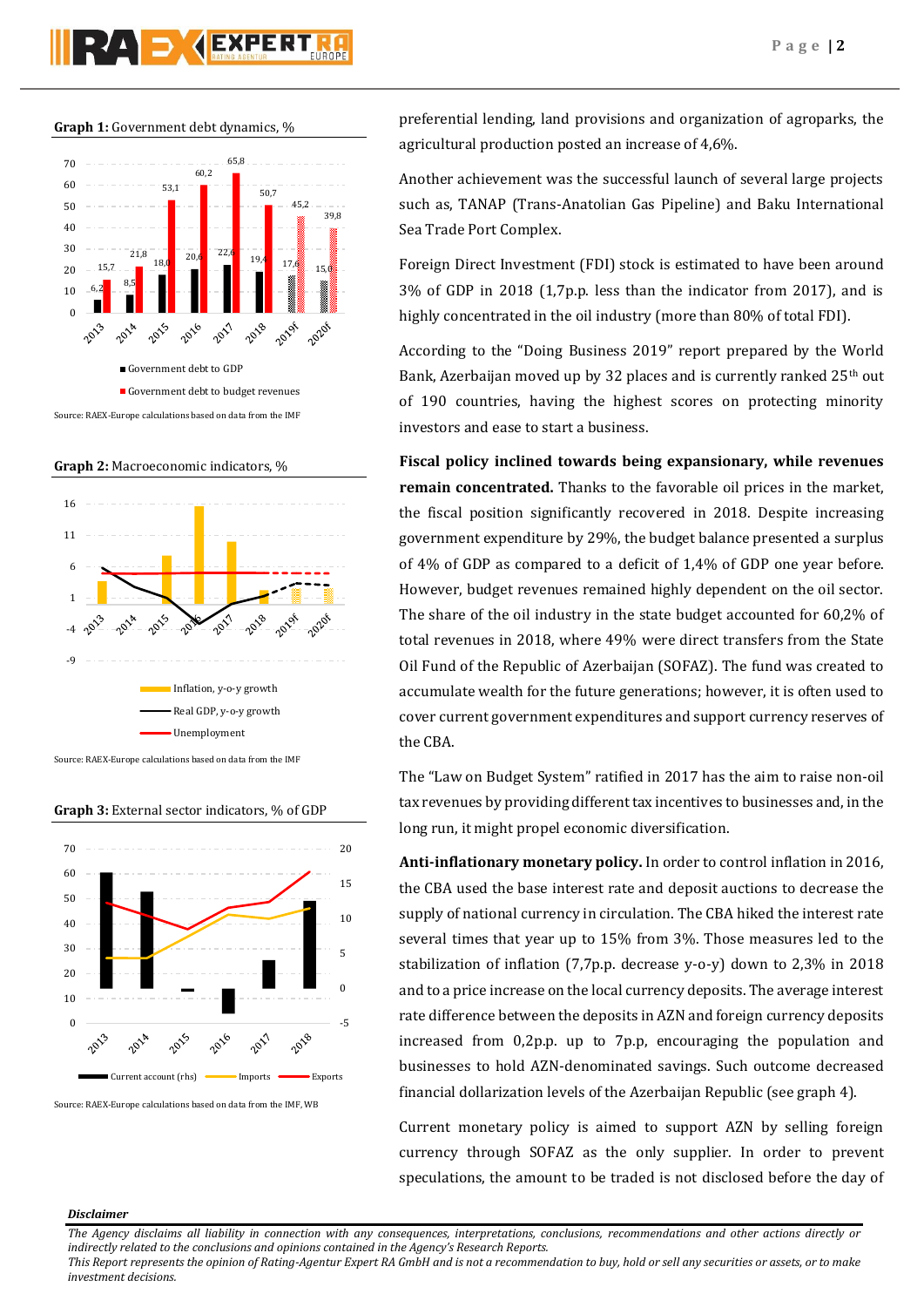



**Graph 5:** International reserves and exchange rate



**Graph 6:** Financial soundness indicators, %



Source: RAEX-Europe calculations based on data from the FISMA, CBA, WB

the auction. That, together with the open intervention of the CBA and existent restriction on foreign currency export, increases the demand on local currency and prevents reserves from deteriorating (see graph 5). Another goal of the CBA is to boost corporate lending as the CBA has lowered its key interest rate multiple times starting from February 2018 until the current rate of 8,75%.

**Fragile banking sector, but overdue debt is decreasing.** The banks' assets grew at a slow pace of 5% y-o-y in 2018. Despite total loans to the economy having increased by 11% in 2018, they are not sufficient to support private sector growth. Banks' assets to GDP ratio stood at 38,2%, 1,7p.p. less than a year before. Asset quality slightly recovered in 4Q 2018, as the NPL to total loans ratio decreased by 1p.p. after growing constantly during the previous years. The decrease in the level of NPLs was mainly driven by USD 3,3 bn debt restructuring of the International Bank of Azerbaijan (IBA). The bank is primarily state-owned and accounts for 30% of the total banking sector assets. The government announced the decision to complete privatization of the bank by the end of 2019 which should potentially support a decrease in the overall banking sector risk. At the same time, profitability indicators of domestic banks finally turned to a positive territory, with ROA at 1,2% in 2018 after being negative at -8,8% in 2017 (see graph 6).

**Elevated political risk.** In Azerbaijan, all the executive and judicial powers are concentrated in the hands of heads of local executive offices appointed by the president. In 2018, the president of the Republic of Azerbaijan, Ilham Aliyev, won the election for the third time with a very high percentage of votes (more than 80%), rising concerns about democratic standards.

The territorial and ethnic conflict over the Nagrono-Karabakh region continues to constrain economic development of the country. In 2019 the discussion renewed with a new force during several international summits. Currently there is hope for a long-lasting peace due to the involvement of third parties in the conflict settlement discussions.

### *Disclaimer*

*The Agency disclaims all liability in connection with any consequences, interpretations, conclusions, recommendations and other actions directly or indirectly related to the conclusions and opinions contained in the Agency's Research Reports.*

*This Report represents the opinion of Rating-Agentur Expert RA GmbH and is not a recommendation to buy, hold or sell any securities or assets, or to make investment decisions.*